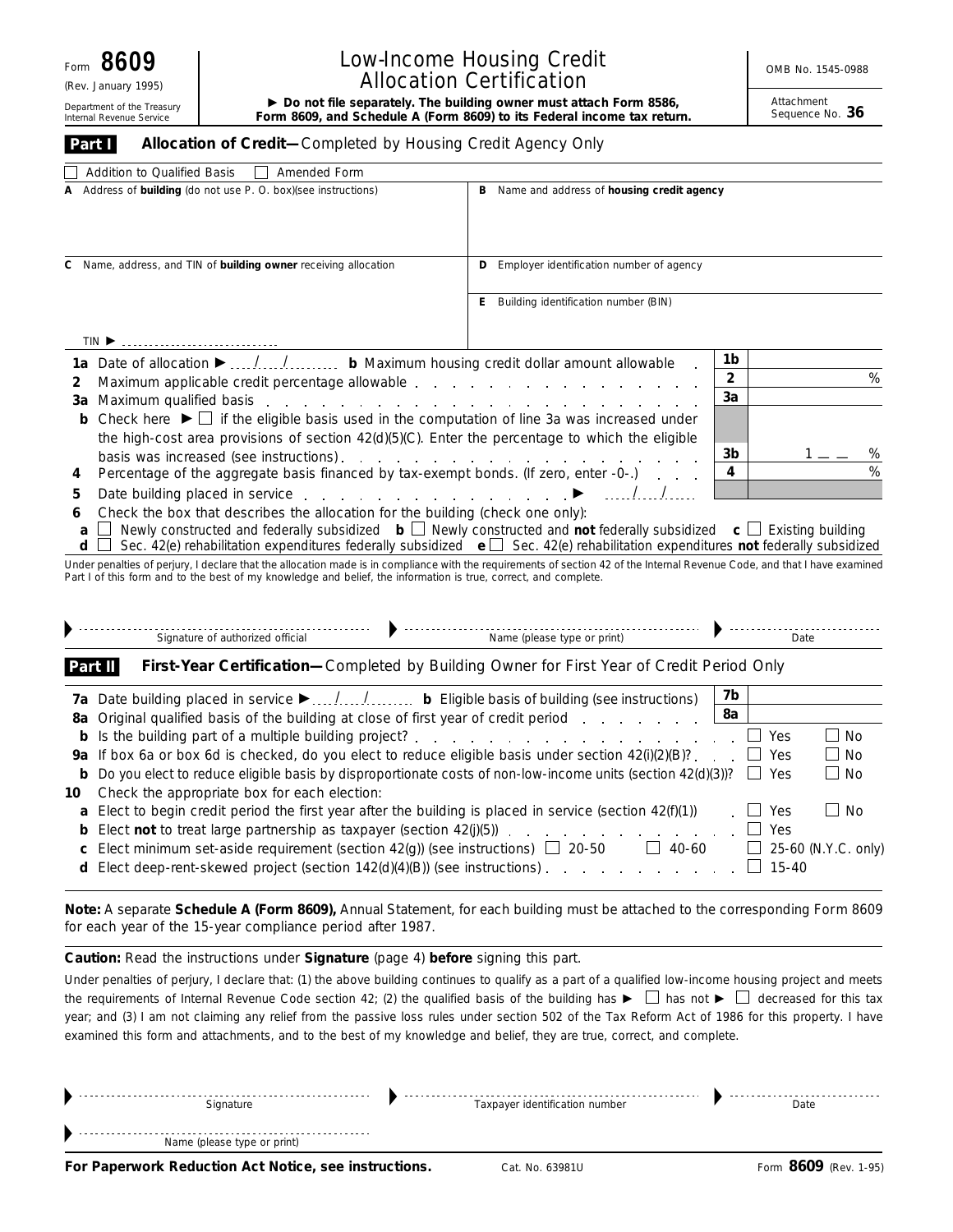## **Paperwork Reduction Act Notice**

We ask for the information on these forms to carry out the Internal Revenue laws of the United States. You are required to give us the information. We need it to ensure that you are complying with these laws and to allow us to figure and collect the right amount of tax.

The time needed to complete and file the following forms will vary depending on individual circumstances. The estimated average times are:

| Form          | Recordkeeping              | Learning about the<br>law or the form | Preparing and sending<br>the form to the IRS |
|---------------|----------------------------|---------------------------------------|----------------------------------------------|
| 8609          | $8 \; \text{hr}$ . 37 min. | 2 hr., 35 min.                        | 2 hr., 50 min.                               |
| Sch. A (8609) | 6 hr., 41 min.             | 1 hr., 29 min.                        | 1 hr., $38 \text{ min}$ .                    |
|               |                            |                                       |                                              |

If you have comments concerning the accuracy of these time estimates or suggestions for making these forms simpler, we would be happy to hear from you. You can write to the Internal Revenue Service at the address listed in the instructions for the tax return with which these forms are filed.

# **General Instructions**

*Section references are to the Internal Revenue Code unless otherwise noted.*

#### **Item To Note**

The Revenue Reconciliation Act of 1993 (1993 Act) permanently extended the low-income housing credit and made other applicable changes reflected throughout these instructions.

### **Purpose of Form**

Sections 38 and 42 allow owners of residential low-income rental buildings to claim a low-income housing credit for each qualified building over a 10-year credit period. Form 8609 is used to obtain a housing credit allocation from the housing credit agency. A separate Form 8609 must be issued for each building in a multiple building project. Form 8609 and related **Schedule A (Form 8609),** Annual Statement, are also used to certify certain Information required under section 42.<br>
To verify changes in qualified basis from information required under section 42.

Section 502(a) of the Tax Reform Act of 1986 provides transitional relief from the passive loss rules for qualified investors in a qualified low-income housing project. However, if any person has been allowed any benefit under section 502(a) for the project, the low-income housing credit is not allowed for the project.

**Housing Credit Agency.—**This is any state or local agency authorized under section 42 to make low-income housing credit allocations within its jurisdiction.

**Owner of Building.—**Owners must complete Part II of this form and a separate Schedule A (Form 8609), even if an allocation of credit by a housing credit agency is not required, and attach both the form and the schedule to their income tax return. See **Specific Instructions** before completing Part II.

**Building Identification Number (BIN).—** This number is assigned by the housing credit agency (see Notice 88-91, 1988-2 C.B. 414).

The BIN initially assigned to a building must be used for any allocation of credit to the building that requires a separate Form 8609 (see **Multiple Forms 8609** on this page). For example, rehabilitation expenditures treated as a separate new building under section 42(e) should not

have a separate BIN if the building already has one. Use the number first assigned to the building.

**Allocation of Credit.—**For an owner to claim a low-income housing credit on a building (except as explained under **Tax-Exempt Bonds** below), the housing credit agency must make an allocation of the credit by the close of the calendar year in which the building is placed in service, unless:

● The allocation is the result of an advance binding commitment by the credit agency made not later than the close of the calendar year in which the building is placed in service (see section 42(h)(1)(C));

● The allocation relates to an increase in qualified basis (see section 42(h)(1)(D)); **or**

• The allocation is made in a year in which the taxpayer has incurred more than 10% of its reasonably expected basis in the project. See sections 42(h)(1)(E), 42(h)(1)(F), Notice 89-1, 1989-1 C.B. 620, and Regulations section 1.42-6 for other details. Notice 89-1 applies to carryover allocation documents entered into prior to May 2, 1994, and Regulations section 1.42-6 applies to carryover allocation documents entered into after May 1, 1994.

The agency can only make an allocation to a building located within its geographical jurisdiction. Once an allocation is made, the credit is allowable for all years during the 10-year credit period. A separate Form 8609 must be completed for each building to which an allocation of credit is made.

**Multiple Forms 8609.—**Allocations of credit in separate calendar years require separate Forms 8609. Also, when a building receives separate allocations for acquisition of an existing building and for rehabilitation expenditures, a separate Form 8609 must be completed for each credit allocation.

**Tax-Exempt Bonds.—**No housing credit allocation is required for any portion of the eligible basis of a qualified low-income building that is financed with tax-exempt bonds taken into account for purposes of the volume cap under section 146. An allocation is not needed when 50% or more of the aggregate basis of the building and the land on which the building is located (defined later) is financed with

certain tax-exempt bonds for buildings placed in service after 1989.

However, the owner still must get a Form 8609 from the appropriate housing credit agency (with the applicable items of Part I completed, including an assigned building identification number (BIN)).

**Land on which the building is located.**— This includes only land that is functionally related and subordinate to the qualified low-income building (see Regulations sections 1.103-8(a)(3) and 1.103-8(b)(4)(iii) for the meaning of "functionally related and subordinate").

#### **When To File**

Housing credit agencies should issue a copy of Form 8609 (Part I completed only) with instructions to the owner of the building. The housing credit agency must keep a copy and send the original to the IRS with **Form 8610,** Annual Low-Income Housing Credit Agencies Report.

Owners must attach completed Forms 8609 and accompanying Schedules A (Form 8609) to **Form 8586,** Low-Income Housing Credit, and file these forms with their income tax returns by the due date of the return for each tax year in which the credit is claimed. They must also attach Forms 8609 and Schedules A to their returns each year thereafter throughout the 15-year compliance period.

**Note to owners:** *Do not attach Form 8609 or Schedule A (Form 8609) to Form 8586 if the only credit claimed on Form 8586 is from a partnership, S corporation, estate, or trust because that entity will complete those forms and attach them to its return.*

#### **Recordkeeping**

year to year, you must keep a copy of this Form 8609 with all accompanying Schedule(s) A (Form 8609), Forms 8586, and 8611, for 3 years after the 15-year compliance period ends (unless this recordkeeping requirement is otherwise extended).

## **Specific Instructions Part I—Allocation of Credit Completed by Housing Credit Agency Only**

**Check Boxes.—**Check the box(es) that apply, as explained below.

**Addition to Qualified Basis.—**Check this box if an allocation relates to an increase in qualified basis under section 42(f)(3). Enter only the housing credit dollar amount for the increase. Do not include any portion of the original qualified basis when determining this amount.

**Amended Form.—**Check this box if this form amends a previously issued form. Complete all entries and explain the reason for the amended form. For example, if there is a change in the amount of initial allocation before the close of the calendar year, file an amended Form 8609 instead of the original form.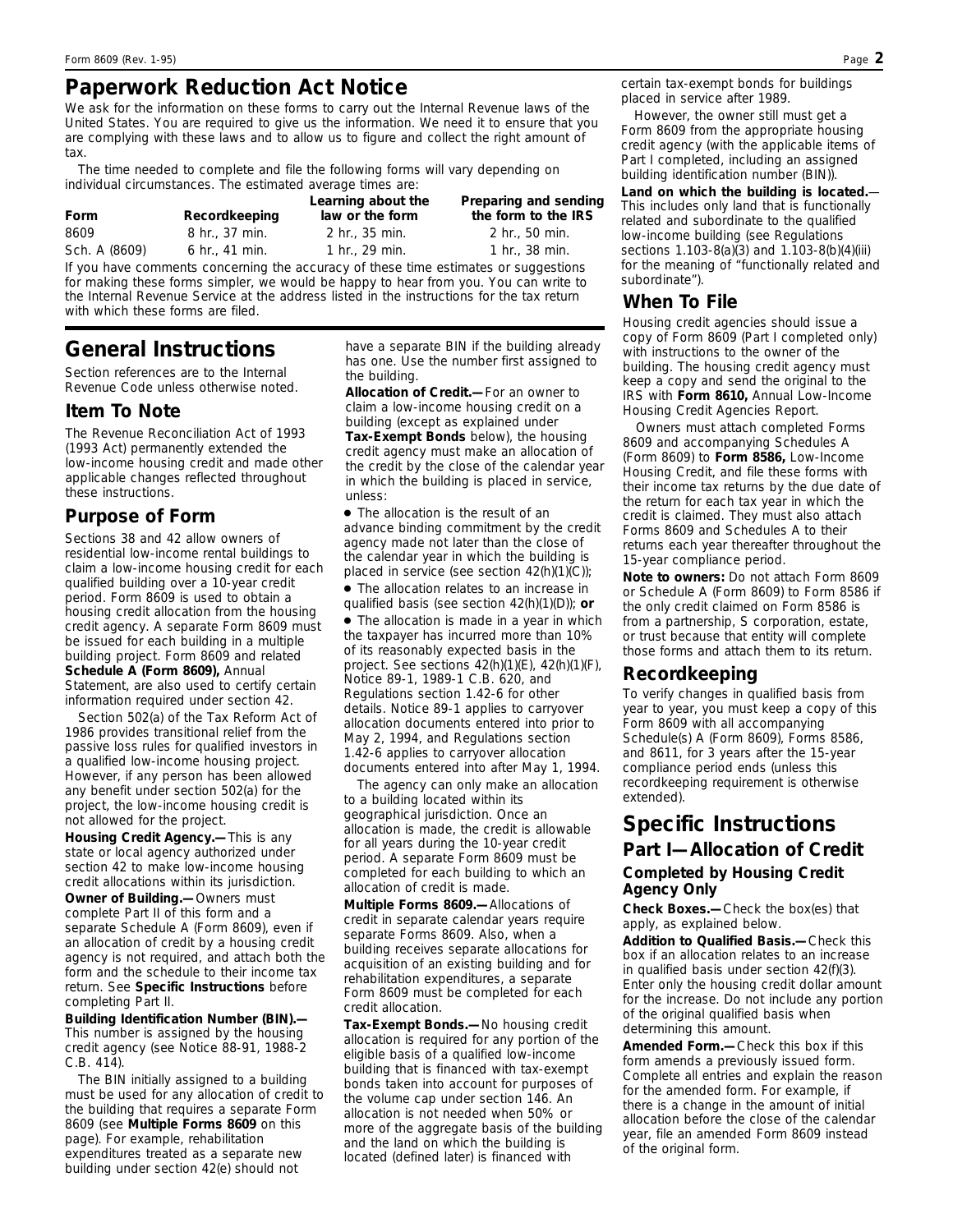**Item A.—Identify the building for which** this Form 8609 is issued when there are multiple buildings with the same address (e.g., BLDG. 6 of 8).

**Line 1a.—**Generally, the date of allocation is the date the Form 8609 is completed, signed, and dated by an authorized official of the housing credit agency. However, if an allocation is made under section 42(h)(1)(E) or 42(h)(1)(F), the date of allocation is the date the authorized official of the housing credit agency completes, signs, and dates the section 42(h)(1)(E) or 42 (h)(1)(F) document used to make the allocation. If no allocation is required (i.e., 50% or greater tax-exempt bond financed building), leave line 1a blank.

**Line 1b.—**Enter the housing credit dollar amount allocated to the building for each year of the 10-year credit period. The amount should equal the percentage on line 2 multiplied by the amount on line 3a. For tax-exempt bond projects for which no allocation is required, enter the housing credit dollar amount allowable under section 42(m)(2)(D).

**Line 2.—**Enter the maximum applicable credit percentage allocated to the building for the month the building was placed in service or, if applicable, for the month determined under section 42(b)(2)(A)(ii).

If an election is made under section 42(b)(2)(A)(ii) to use the applicable percentage for a month other than the month in which a building is placed in service, the requirements in Notice 89-1 must be met for elections made prior to May 2, 1994, and the requirements of Regulations section 1.46-8 must be met for elections made after May 1, 1994. The agency must keep a copy of the binding agreement and the election statement and file the original with the agency's Form 8610 for the year the allocation is actually made. The maximum applicable credit percentage is published monthly in the Internal Revenue Bulletin. For new buildings that are not federally subsidized under section 42(i)(2)(A) when placed in service, use the applicable percentage for the 70% present value credit. For new buildings that are federally subsidized when placed in service, or existing buildings, use the applicable percentage for the 30% present value credit. A taxpayer may elect under section 42(i)(2)(B) to reduce eligible basis by the principal amount of any outstanding below-market Federal loan or the proceeds of any tax-exempt obligation in order to obtain the higher credit percentage (see Part II, line 9a).

**Note:** *The 1993 Act revised section 42(i)(2) to provide that buildings receiving assistance under the Home Investment Partnership Act (as in effect on August 10, 1993) are not treated as federally subsidized if 40% or more of the residential units in the building are occupied by individuals whose income is 50% or less of the area median gross income. Buildings located in New York City receiving this assistance are not treated as federally subsidized if 25% or more of the residential* *units in the building are occupied by individuals whose income is 50% or less of the area median gross income.*

For allocations to buildings for additions to qualified basis under section 42(f)(3), do not reduce the maximum applicable credit percentage even though the building owner may only claim a credit based on two-thirds of the credit percentage allocated to the building.

**Line 3a.—**Enter the maximum qualified basis of the building. To figure this, multiply the eligible basis of the qualified low-income building by the smaller of:

**1.** The percentage of low-income units to all residential rental units (the "unit percentage"), or

**2.** The percentage of floor space of the low-income units to the floor space of all residential rental units (the "floor-space percentage").

Generally, a unit is not treated as a low-income unit unless it is suitable for occupancy and is used other than on a transient basis. Section 42(i)(3) provides for certain exceptions (e.g., units that provide for transitional housing for the homeless may qualify as low-income units). See sections  $42(i)(3)$  and  $42(c)(1)(E)$  for more information.

Except as explained in the instructions for line 3b, below, the **eligible basis** for a new building is its adjusted basis as of the close of the first tax year of the credit period. For an existing building, the eligible basis is its acquisition cost plus capital improvements through the close of the first tax year of the credit period. See the instructions for Part II, line 7b, and section 42(d) for other exceptions and details.

**Line 3b. Special rule to increase basis for buildings placed in service in calendar years beginning after 1989.—**If the building is located in a high-cost area (i.e., a "qualified census tract" or a "difficult development area"), the eligible basis may be increased as follows:

● For new buildings, the eligible basis may be up to 130% of such basis determined without this provision.

● For existing buildings, the rehabilitation expenditures under section 42(e) may be up to 130% of the expenditures determined without regard to this provision.

Enter the percentage to which eligible basis was increased. For example, if the eligible basis was increased to 120%, enter 120. See section 42(d)(5)(C) for definitions of a qualified census tract and a difficult development area, and for other details.

**Note:** *Before increasing eligible basis, the eligible basis must be reduced by any Federal subsidy that the taxpayer elects to exclude from eligible basis and any Federal grant received.*

**Line 4.—**Enter the percentage of the aggregate basis of the building financed by certain tax-exempt bonds. If this amount is zero, enter zero (do not leave this line blank).

**Line 5.—**The placed-in-service date for a residential rental building is the date on which the first unit in the building is ready and available for occupancy under state or local law. Rehabilitation expenditures treated as a separate new building under section 42(e) are placed in service at the close of any 24-month period over which the expenditures are aggregated, whether or not the building is occupied during the rehabilitation period.

**Line 6.—**A building is treated as federally subsidized if at any time during the tax year or any prior tax year there is outstanding any tax-exempt bond financing or any below-market Federal loan, the proceeds of which are used (directly or indirectly) for the building or its operation.

**Note:** *Generally, no credit is allowable for acquisition of an existing building after 1989 unless substantial rehabilitation is done. See sections 42(d)(2)(B)(iv) and 42(f)(5). DO NOT issue Form 8609 for acquisition of an existing building unless substantial rehabilitation under section 42(e) is placed in service.*

#### **Part II—First-Year Certification**

#### **Completed by Building Owner for the First Year of Credit Period Only**

**Note:** *Form 8609 is invalid unless Part I is completed by the appropriate housing credit agency.*

**Line 7a.—**See the instructions for Part I, line 5. This date must correspond with the date certified to the housing credit agency. **Line 7b.—**Enter the eligible basis (in dollars) of the building. Determine eligible basis at the close of the first year of the credit period (see sections 42(f)(1), 42(f)(5), and 42(g)(3)(B)(iii) for determining the start of the credit period).

For new buildings, the eligible basis is generally the cost of construction or rehabilitation expenditures incurred under section 42(e).

For existing buildings, the eligible basis is the cost of acquisition plus rehabilitation expenditures not treated as a separate new building under section 42(e) incurred by the close of the first year of the credit period.

If the housing credit agency has entered an increased percentage in Part I, line 3b, multiply the eligible basis by the increased percentage and enter the result.

Residential rental property may qualify for the credit even though part of the building in which the residential rental units are located is used for commercial use. To figure the eligible basis of the property, do not include the cost of the nonresidential rental property. However, you may generally include the basis of common areas or tenant facilities, such as swimming pools or parking areas, provided there is no separate fee for the use of these facilities and they are made available